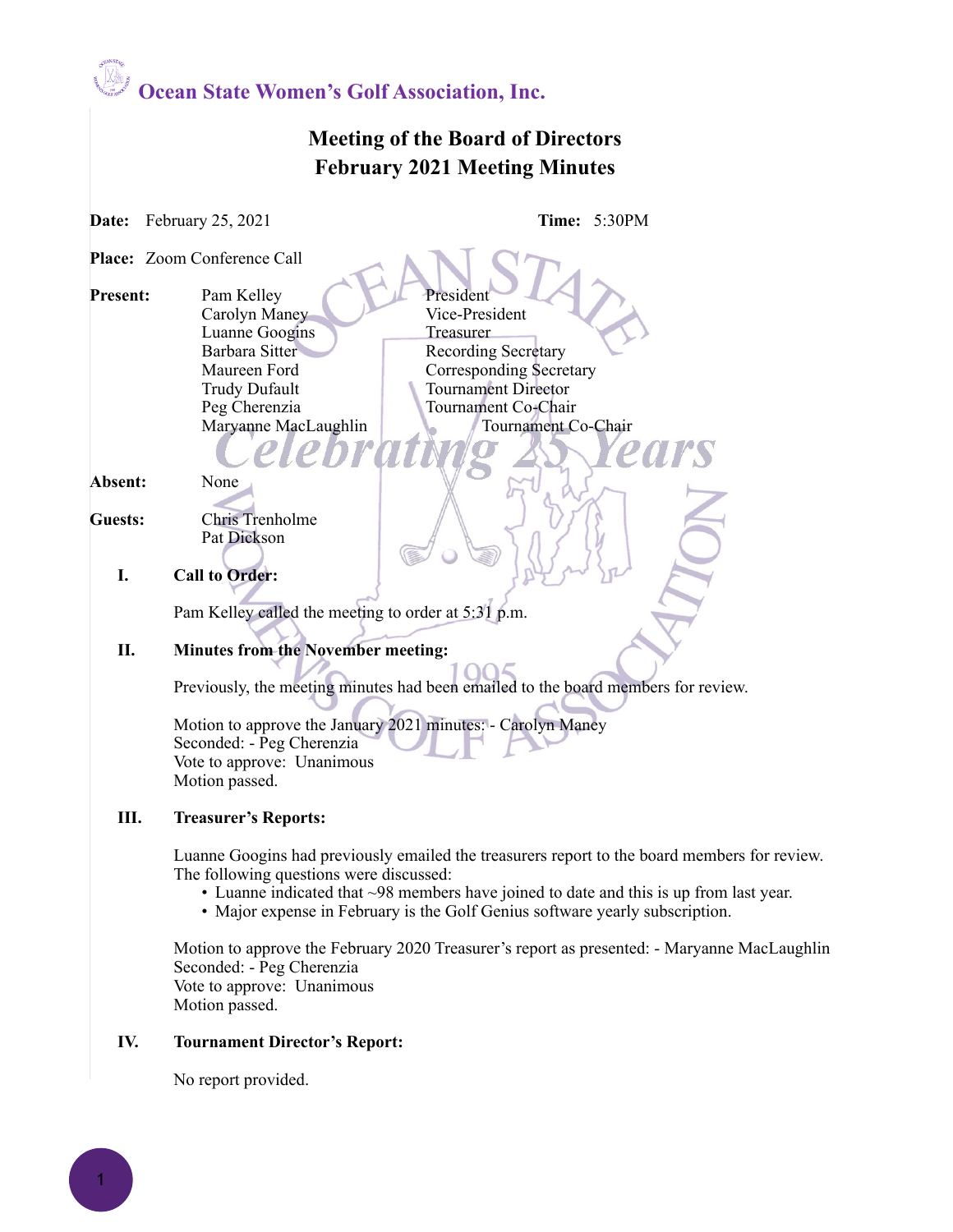# **Ocean State Women's Golf Association, Inc.**

**V. Chair Reports:** 

| <b>Appeals:</b>   | Carolyn Maney - No Report.                          |
|-------------------|-----------------------------------------------------|
| Handicap:         | <b>Chris Trenholme - No Report.</b>                 |
| Nominating:       | Carolyn Brown - No Report.                          |
| <b>Rules:</b>     | Kris Kennedy & Kathy Mis - No report.               |
| Statistician:     | Donna Jennings - No report.                         |
| Website:          | Wendy Ossman - No Report.                           |
| Tournament:       | Mary Ann MacLaughlin and Peg Cherenzia - No Report. |
| <b>Publicity:</b> | Sandra Harper - No report.                          |

**Photography: Betty Jean Shadeck** - No report.

**VI. Unfinished Business:** 

#### **Committee Chairs:**

Pam Kelley submitted the following recommendations for committee chairs for approval by the OSWGA Board of Directors:

- Chris Trenholme--Data Coordinator
- Wendy Ossman--IT Committee Chair
- Carolyn Maney--Appeals
- Jane Jordan for Statistician
- Sandra Harper for Publicity
- Sherri Sunderland for Nominating
- Karen Cabral for Rules
- Bettyjean Shadeck for Photography

Vote to approve Committee Chairs - Barbara Sitter Seconded: - Carolyn Maney Vote to approve: Unanimous Motion passed.

### **VII. New Business:**

The following new business was discussed:

- Pat Dickson is currently working on the 2021 tournament book. She will send out the tournament book electronically for the OSWGA Board of Directors to review in approximately 3 weeks.
- Peg Cherenzia stated that she will need a list of the membership to check off members as they receive their tournament books.